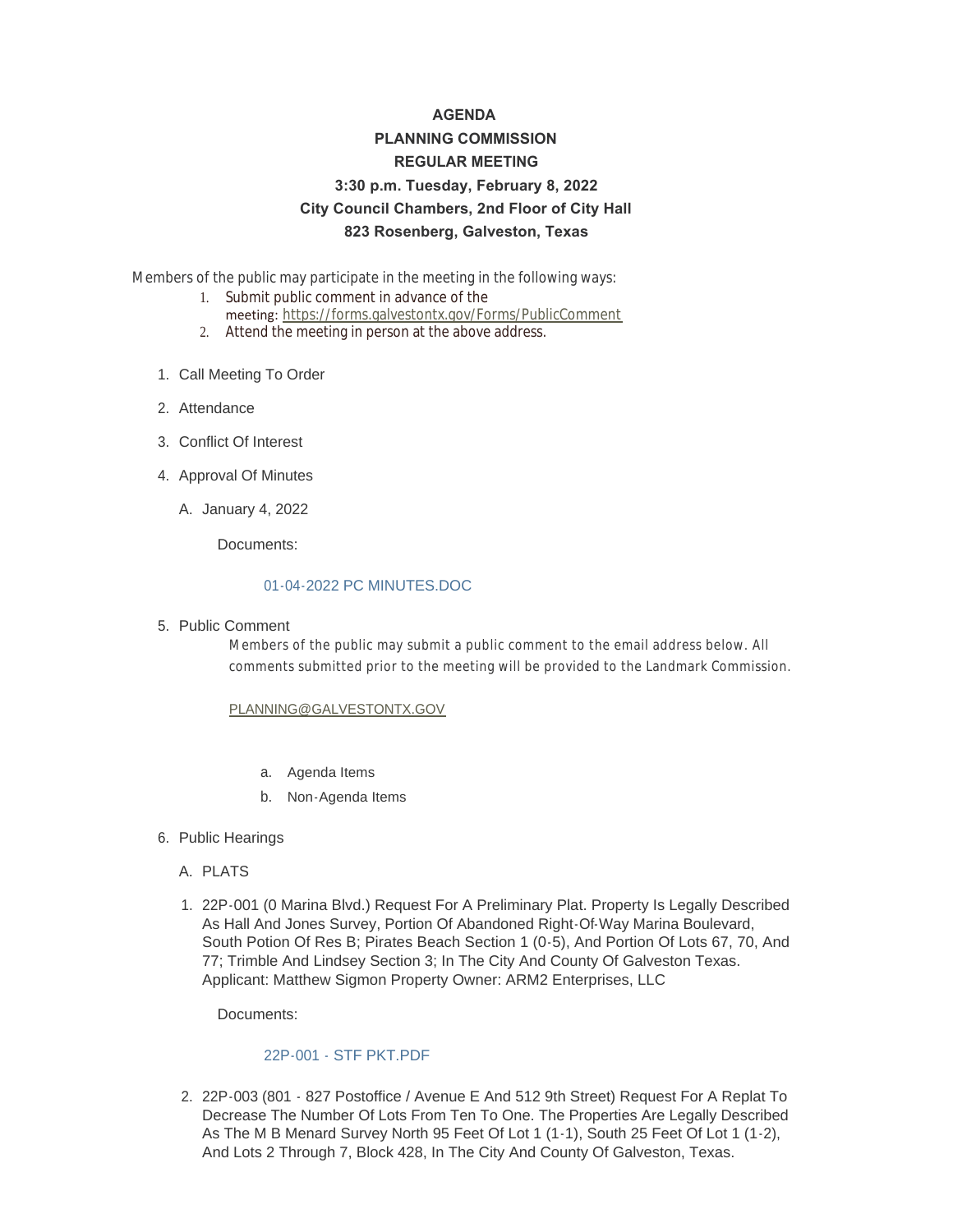Applicant: Karen Rogers, M2L Associates, Inc. Property Owner: Shriners Hospital For Children

Documents:

#### [22P-003 - STF PKT - SIGNED.PDF](https://www.galvestontx.gov/AgendaCenter/ViewFile/Item/13685?fileID=31927)

22P-004 (413 8th Street, 828 Postoffice / Avenue E, And 422 9th Street) Request For A 3. Replat To Decrease The Number Of Lots From Eight To One. The Properties Are Legally Described As The M B Menard Survey Lot 8 And South Half Of Adjacent Alley (8-1), Lots 9 Through 13 And Part Of Lot 8 And South Half Of Adjacent Alley, Lot 14 And South Half Of Adjacent Alley, Block 488, In The City And County Of Galveston, Texas. Applicant: Karen Rogers, M2L Associates, Inc. Property Owner: Shriners Hospital For Children

Documents:

## [22P-004 - STF PKT - SIGNED.PDF](https://www.galvestontx.gov/AgendaCenter/ViewFile/Item/13686?fileID=31928)

4. 22P-005 (3417 81st Street) Request For A Replat To Increase The Number Of Lots From Four To Seventeen. The Properties Are Legally Described As Part Of Lot 184 (184-1), Part Of Lot 184 (184-3), Part Of Lot 197 (197-1), And Part Of Lot 197 (197-2), Trimble And Lindsey Section One, In The City And County Of Galveston, Texas. Applicant And Property Owner: James D. Yarbrough, Jr.

Documents:

## [22P-005 - STF PKT.PDF](https://www.galvestontx.gov/AgendaCenter/ViewFile/Item/13687?fileID=31929)

- 7. New Business And Associated Public Hearings
	- A. BEACHFRONT CONSTRUCTION CERTIFICATE/DUNE PROTECTION PERMITS
	- 21P-073 (4243 Spoonbill) Request For Beachfront Construction Certificate And Dune 1. Protection Permit For The Removal And Replacement Of Pilings. Property Is Legally Described Abstract 121 Hall & Jones Survey, Lot 94, Pirates Beach Section 6, In The City And County Of Galveston, Texas. Applicant: Cody Osgood Property Owner: Cottonwood Trail Investments LLC

Documents:

## STF\_PKT 21P-073 - [4243 SPOONBILL\\_FINAL.PDF](https://www.galvestontx.gov/AgendaCenter/ViewFile/Item/13688?fileID=31930)

- B. TEXT AMENDMENT
- 21ZA-004 Request For A Text Amendment To The Galveston Land Development 1. Regulations, Article 2, Uses And Supplemental Standards, In Order To Add A New And Unlisted Land Use Of "Recreation, Outdoor - Private" And For A Text Amendment To The Galveston Land Development Regulations, Article 14, Definitions, In Order To Add "Boathouse" Definition. Applicant: City Of Galveston

Documents:

#### [21ZA-004 PKT.PDF](https://www.galvestontx.gov/AgendaCenter/ViewFile/Item/13689?fileID=31931)

- 8. Discussion And Action Items
	- 2021 Year-End Report (Staff) A.